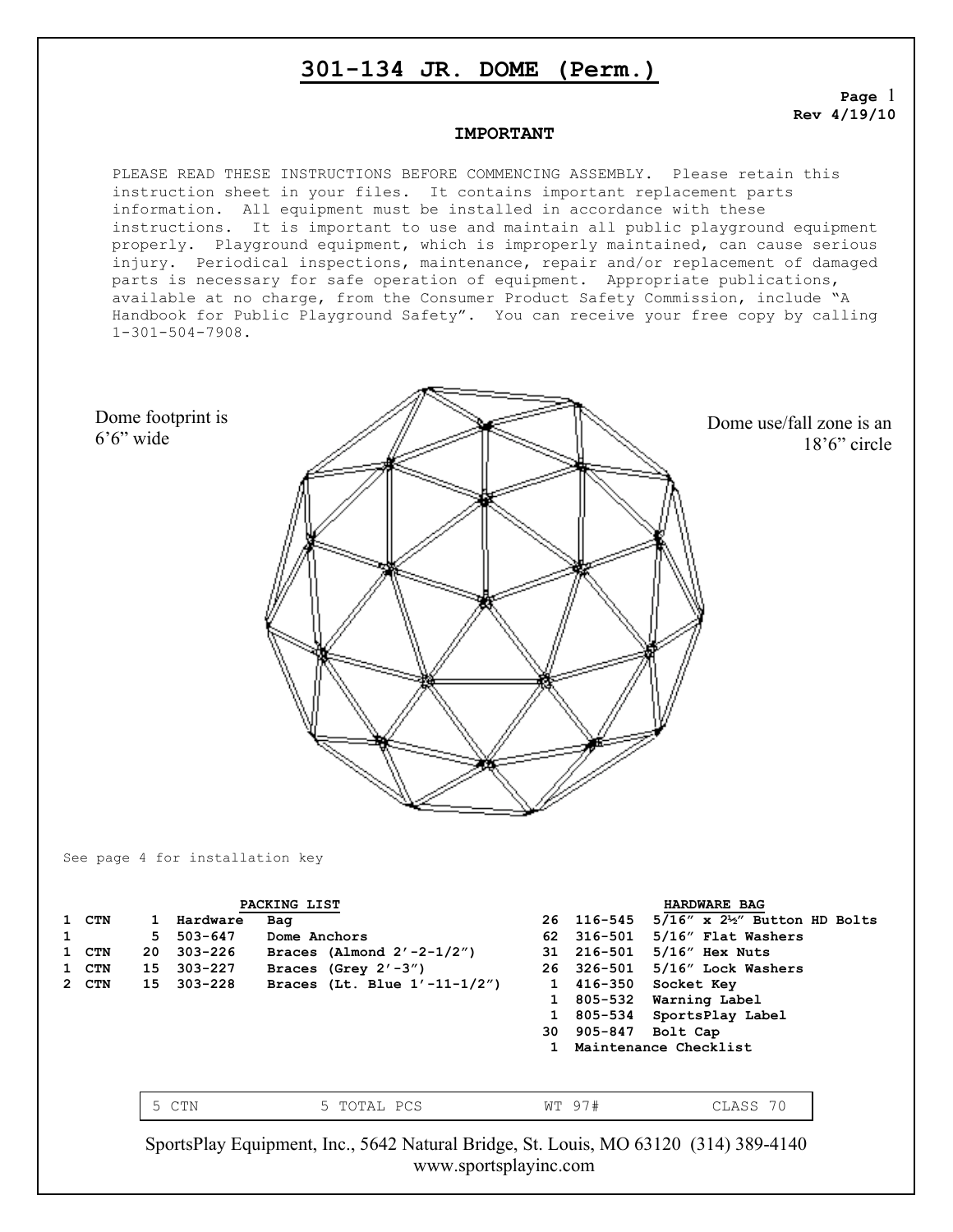# **301-134 JR. DOME (Perm.)**

### **Page** 2 **Rev 4/19/10**

#### **GENERAL FOOTING RECOMMENDATIONS:**

Diameter and depth of footings illustrated are satisfactory in most applications for pipe size up to 1 1/4" in diameter. Varying soil and climate conditions may require deeper and/or heavier footings in some areas. Check local building codes.

#### **USE AREA AND FOOTING LAYOUT:**



### **MAINTENANCE:**

Periodically, check for loose bolts and worn or broken parts. Tighten loose bolts immediately. If parts are worn or broken, discontinue use immediately and contact your SportsPlay distributor for replacements.

### **GENERAL ASSEMBLY INSTRUCTIONS:**

Check all the parts and hardware with the packing list to be sure you have received everything needed to assemble this product.

Check each part carefully and remove any sharp edges or projections that may have been caused in shipping. CONTACT YOUR LOCAL DISTRIBUTOR WITH NOTIFICATION OF ANY MISSING OR DAMAGED PARTS. Contact must be made within ten days of receipt of your order.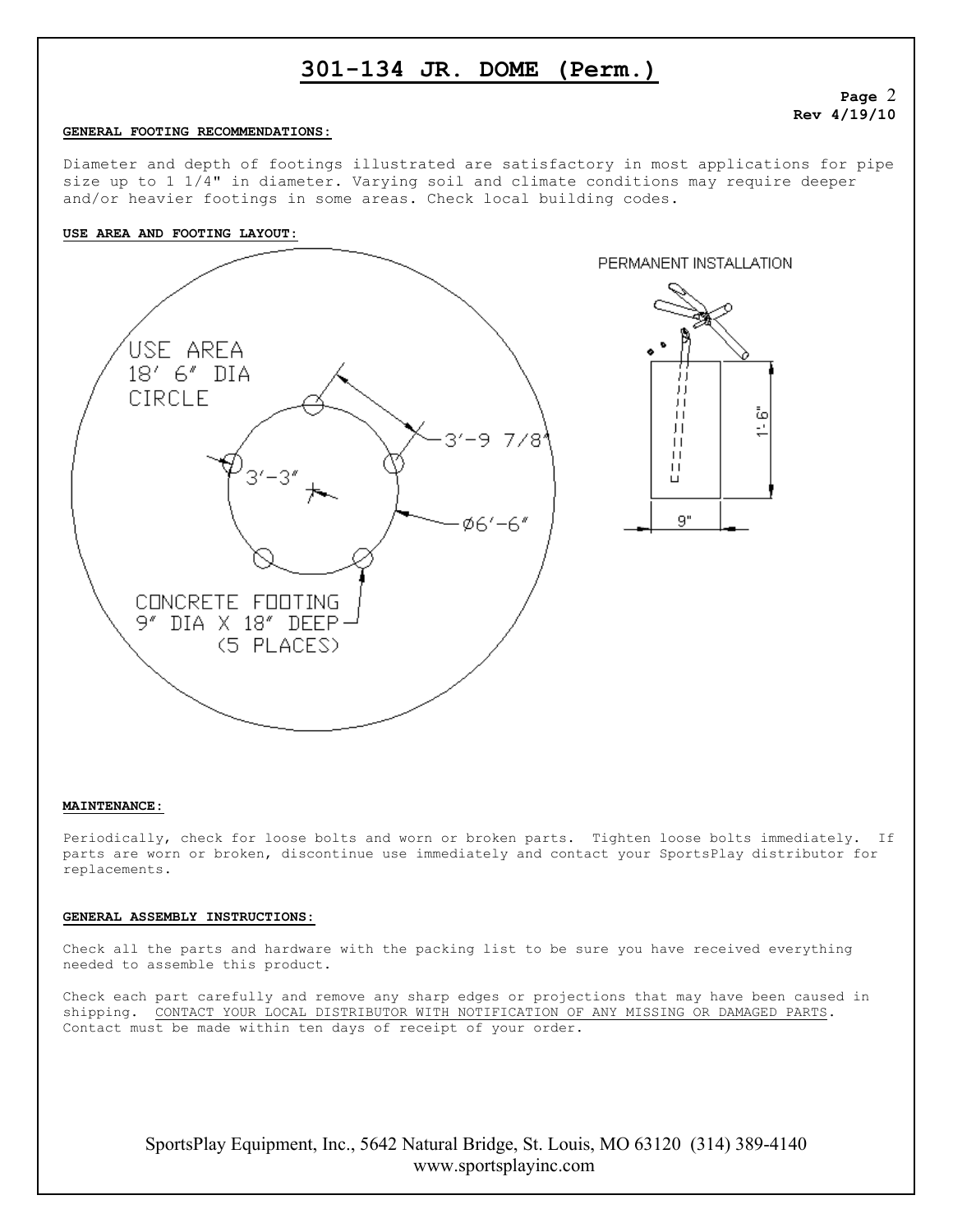### **301-134 JR. DOME (Perm.)**

**Page** 3 **Rev 4/19/10**

#### **SPECIFIC ASSEMBLY INSTRUCTIONS:**

- NOTE: **EXTRA LONG BOLTS ARE SUPPLIED TO MAKE ASSEMBLY POSSIBLE. AFTER ASSEMBLY IS COMPLETE, ALL PROTRUDING THREADS MUST BE CUT OFF AND PEENED OVER TO REMOVE ANY SHARP PROJECTIONS. Bolt Caps are also provided if you would like to use. These however, must be installed before the nut is put on the bolt. They are two piece, and the cap can be placed on after bolt is cut and peened over.**
- STEP #1: Start with 303-227 Gray Braces. Assemble bottom row. At the footing marked with a circle (see sketch pg. 1), use  $116-545$  2  $\nu''$  button head bolts inserted from the inside with one 316-501 Flat Washer on both sides and one 216-501 Hex Nut. On the other bottom joints use one 116-545 2 ½" button head bolt inserted from the outside with one 316 -501 flat washer under the head of the button head bolt, and one washer and one 326-501 lock washer under a 216-501 5/16" hex nut. DO NOT TIGHTEN ANY NUTS MORE THAN A FEW TURNS AT THIS POINT.



- STEP #2: Next assemble all the joints with five 303-228 Lt. Blue Braces, use one 116-545 5/16" x 2 1/2" button head bolt put thru from outside with one 316-501 5/16" flat washer under the head of the button head bolt, and one flat washer and one lock washer under the hex nut. (See Plan View Illustration for Color Code for Braces). Always position bars where ends point up on bottom so that ends of bars pointing down are on top.
- STEP #3: Now assemble the six unit joints using the  $2-1/2$ " button head bolts, with washers on both ends and a lock washer under the hex nut.
- STEP #4: Continue this procedure for the final five brace connections at the top.
- STEP #5: Place a "C"-Clamp (or similar) over the joined braces and tighten down. NOW TIGHTEN ALL JOINTS SECURELY. Then cut off all bolts ends so that no more than 2 threads extend beyond the face of the nut. Peen or file to remove share edges. Firmly press Bolt Cap Lids into the Bolt Caps.
- STEP #6: After assembly, locate the five footing holes as shown on the illustration. Place a wood or metal stake at each hole location. Move Geo-Dome out of the way and dig holes.
- STEP #7: Reposition Geo-Dome and attach 503-637 Anchor as shown using washers on both sides of the dome anchor and a lock washer under the hex nut. Pour concrete into holes and let set for 48 hours. After concrete has hardened, the Geo-Dome is ready to use.
- STEP #8: Attach Warning Label and Manufacturer's Identification Label to a clean surface. The Labels should be attached in a location where they are clearly visible and legible and away from normal hand and foot placement areas. The Labels must be replaced if they become illegible, destroyed, or removed. Contact your Distributor for replacement Labels.